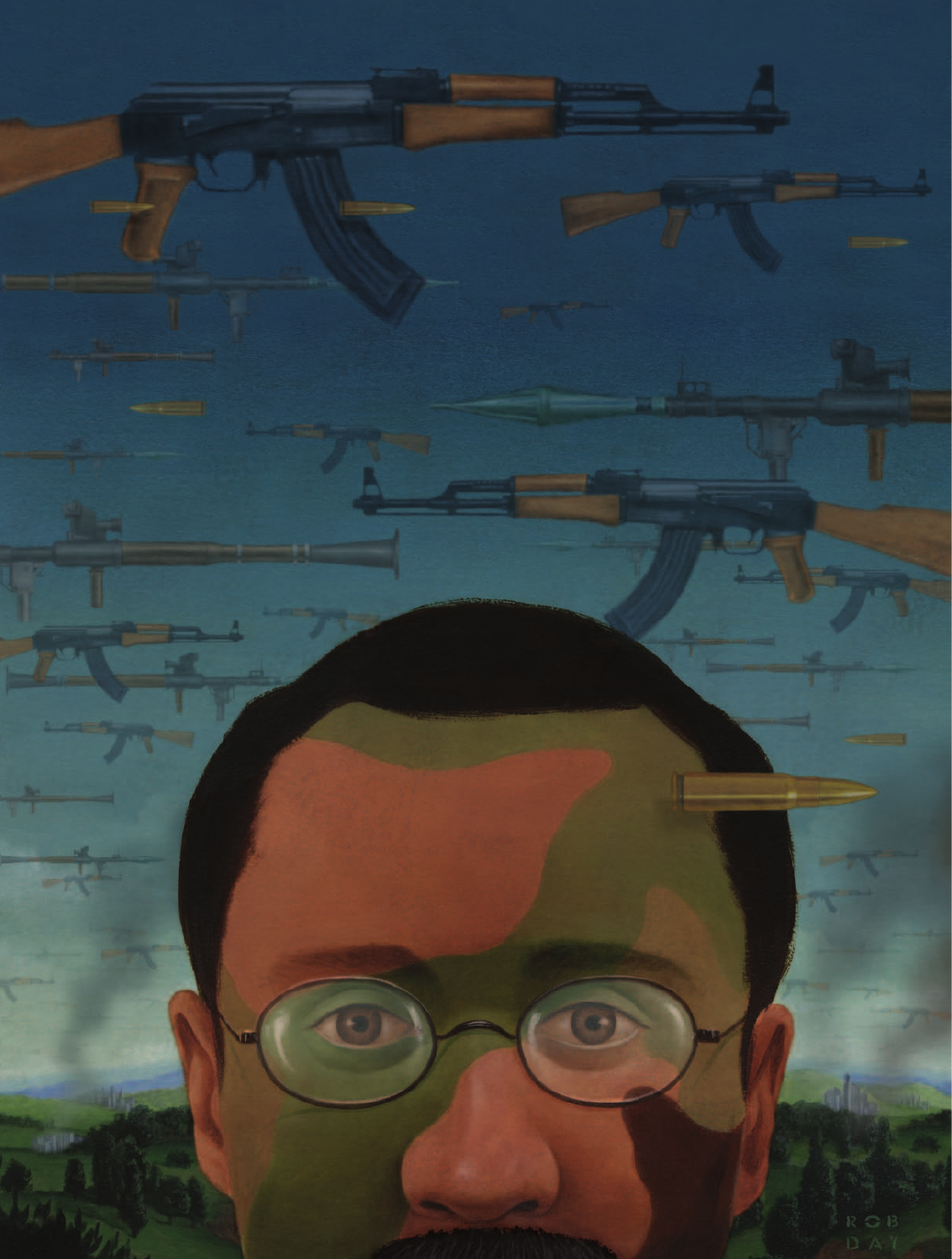# The The<br>MERCHANT *of* DEATH

*Russian entrepreneur Viktor Bout has made millions as the world's most efficient postman, able to deliver any kind of cargo—especially illicit weapons—anywhere in the world. How was he able to build his intricate underground network? By exploiting cracks in the anarchy of globalization.* **| By Douglas Farah and Stephen Braun** 

**I**<br> **I**<br> **I**<br> **Accordin** n many ways, Viktor Bout is a prototypical, modern-day, multinational entrepreneur. He is smart, savvy, and ambitious. He's good with numbers, speaks several languages, and knows how to seize opportunities when they arise. According to those who've met him, he's polite, professional, and unassuming. Bout has no known history of violence, and no political agenda. He loves his family. He's fed the poor. And through his hard work, he's become extraordinarily wealthy. During the past decade, Bout's business acumen has earned him hundreds of millions of dollars. What, exactly, does he do? Former colleagues describe him as a postman, able to deliver any package virtually anywhere in the world.

Not yet 40 years old, the Russian national also happens to be the world's most notorious arms trafficker. He, more than almost anyone else, has succeeded in exploiting the anarchy of globalization to get goods—usually illicit goods—to market. He's a wanted man, desired by those who require a small military arsenal and pursued by law enforcement agencies who want to bring him down. Globe-trotting weapons merchants have long flooded the Third World with AK-47s, rocket-propelled grenades, and warehouses of bullets and landmines. But unlike his rivals, who tend to carve out small regional territories, Bout's planes have dropped off his tell-tale militarygreen crates from jungle landing strips in the Congo to bleak hillside runways in Afghanistan. He has developed a worldwide network of logistics, maneuvering through a maze of brokers, transportation companies, financiers, and weapons manufacturers both illicit and legitimate—to deliver everything from fresh-cut flowers, frozen poultry, and U.N. peacekeepers to assault rifles and surface-to-air missiles across four continents.

His client list for weapons is long. In the 1990s, Bout was a friend and supplier to the legendary Ahmed Shah Massoud, leader of the Northern Alliance in Afghanistan, while simultaneously selling weapons and aircraft to the Taliban, Massoud's enemy. His fleet flew for the government of Angola, as well as for the UNITA rebels seeking to overthrow it. He sent an aircraft to rescue Mobutu Sese Seko, the ailing and cor-

*Douglas Farah, a former* Washington Post *foreign correspondent, is a terror finance consultant and author of* Blood from Stones: The Secret Financial Network of Terror *(New York: Broadway Books, 2004). Stephen Braun is a national correspondent for the* Los Angeles Times*. The authors are writing a book about Viktor Bout, which will be published in 2007.*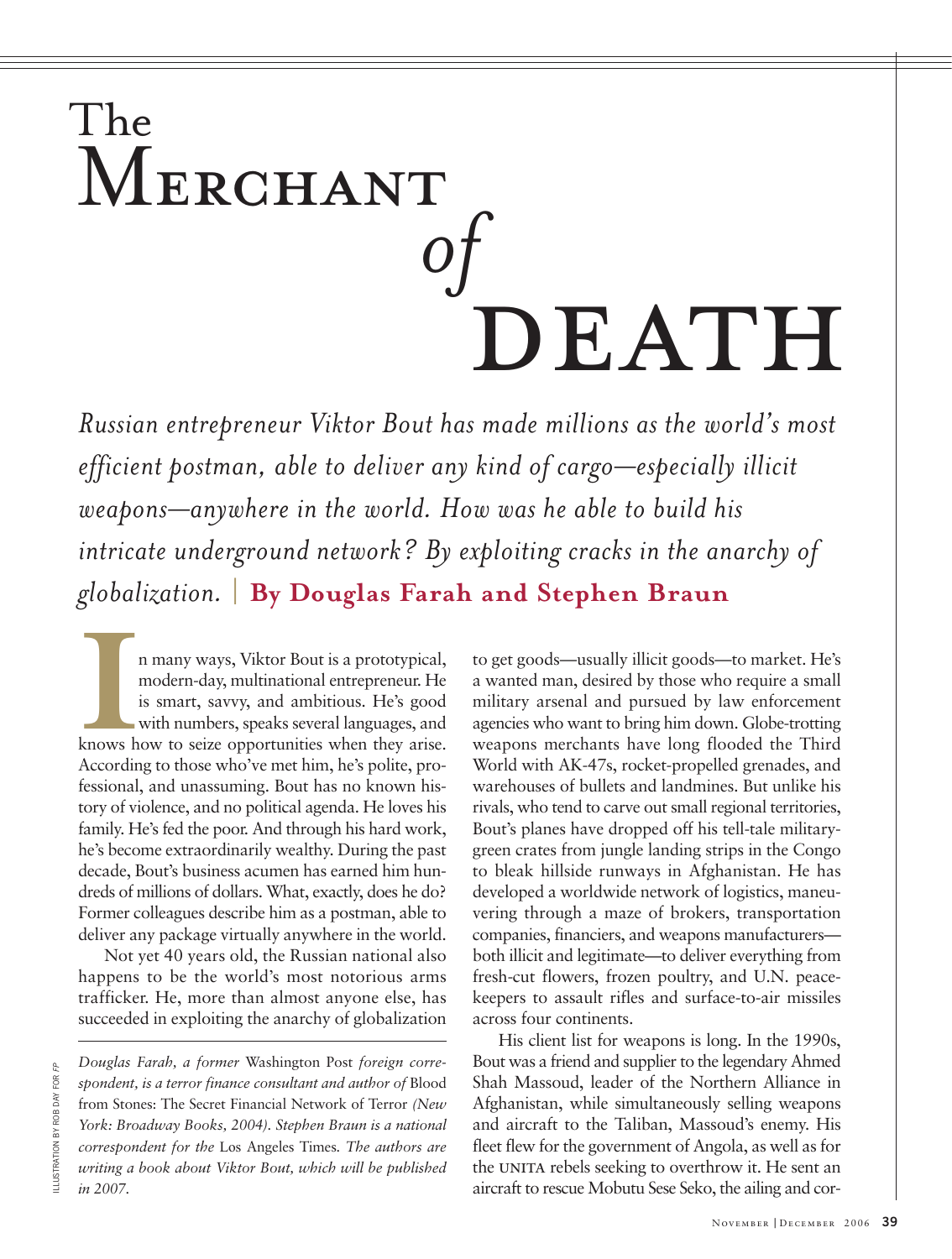rupt ruler of Zaire, even though he had supplied the rebels who were closing in on Mobutu's last stronghold. He has catered to Charles Taylor of Liberia, the Revolutionary Armed Forces of Colombia, and Libyan strongman Col. Muammar el-Qaddafi.

Bout's customers are not exclusively corrupt Third-World leaders. He built his fortune by flying tons of legitimate cargo, too. These included countless trips for the United Nations into the same areas where he supplied the weapons that sparked the humanitarian crises in the first place. He's done business with Western governments, including the United States. Over the past several years, the U.S. Treasury Department has tried to put Bout out of business by freezing his assets and imposing other sanctions on him, his business associates, and his companies. But the Pentagon and its contractors in Iraq and Afghanistan have simultaneously paid him millions of dollars to fly hundreds of missions in support of post-war reconstruction in both countries. In an age when the U.S. president has divided the world into those who are with the United States and those who are against it, Bout is both.

International officials believe that Bout's business practices—in particular, his refusal to discriminate among those who are willing to pay the right price are, in fact, illegal. Peter Hain, then the British Foreign Office minister responsible for Africa, stood in Parliament in 2000 to lash out against those violating U.N. arms sanctions. He singled out Bout, dubbing him Africa's "merchant of death." But Bout's deals often fall into a legal gray area that global

Yet Bout has managed to elude authorities over and over again. Laws simply do not address transnational, nonstate actors such as Bout. His most egregious illegal acts have included multiple violations of U.N. arms embargos, a crime for which there is no penalty and for which there is no enforcement mechanism. Today, Bout lives openly in Moscow, protected by a Russian government unconcerned by the international outcry that surrounds him and his business empire.

#### **INTERNATIONAL MAN OF MYSTERY**

Much of Viktor Bout's early history is either unknown or of his own making. He is married and has at least one daughter; that much is true. His older brother Sergei works for him. But any other personal information is clouded in mystery. Even his place of birth is unclear. According to his official Russian passport, Bout was born on Jan. 13, 1967, in the faded Soviet outpost of Dushanbe, Tajikistan. But during a 2002 radio interview in Moscow, Bout said he was born near the Caspian Sea in Ashgabat, Turkmenistan. A 2001 South African intelligence report lists him as Ukrainian. He is known to carry more than one passport and use an array of aliases, including Vadim S. Aminov, Victor Anatoliyevitsch Bout, Victor S. Bulakin, and the sardonic favorite of his American pursuers, Victor Butt.

The deliberate obfuscation has made it difficult to track Bout, his partners, and his business. He

> says he was an Air Force officer and has acknowledged graduating from the prestigious Soviet Military Institute of Foreign Languages in Moscow in the late 1980s. He reportedly speaks fluent English, French, Portuguese, Uzbek, and several African languages. U.N. officials say he worked as a translator for peacekeepers in Angola

in the late 1980s. Several reports tie him to Russian organized crime. Although British and South African intelligence reports say that Bout was stationed in Rome with the KGB from 1985 to 1989, he has strenuously denied any intelligence background. But military language school was a known training ground for the gru (or Main Intelligence Directorate)—the vast, secretive, Soviet military intelligence network that oversaw the Cold War flow of Russian arms to revolutionary movements and communist client states in the Third World.

### **Viktor Bout is a wanted man, desired by those who require a small military arsenal and pursued by law enforcement agencies who want to bring him down.**

jurisprudence has simply failed to proscribe. It's not for lack of trying. His peripatetic aircraft appear in little-noticed U.N. reports documenting arms embargo violations in Liberia, the Democratic Republic of the Congo, Angola, and Sierra Leone. U.S. spy satellites have photographed his airplanes loading crates of weapons on remote airstrips in Africa. American and British intelligence officials have eavesdropped on his telephone conversations. Interpol has issued a "red notice," requesting his arrest on Belgian weapons trafficking and money-laundering charges.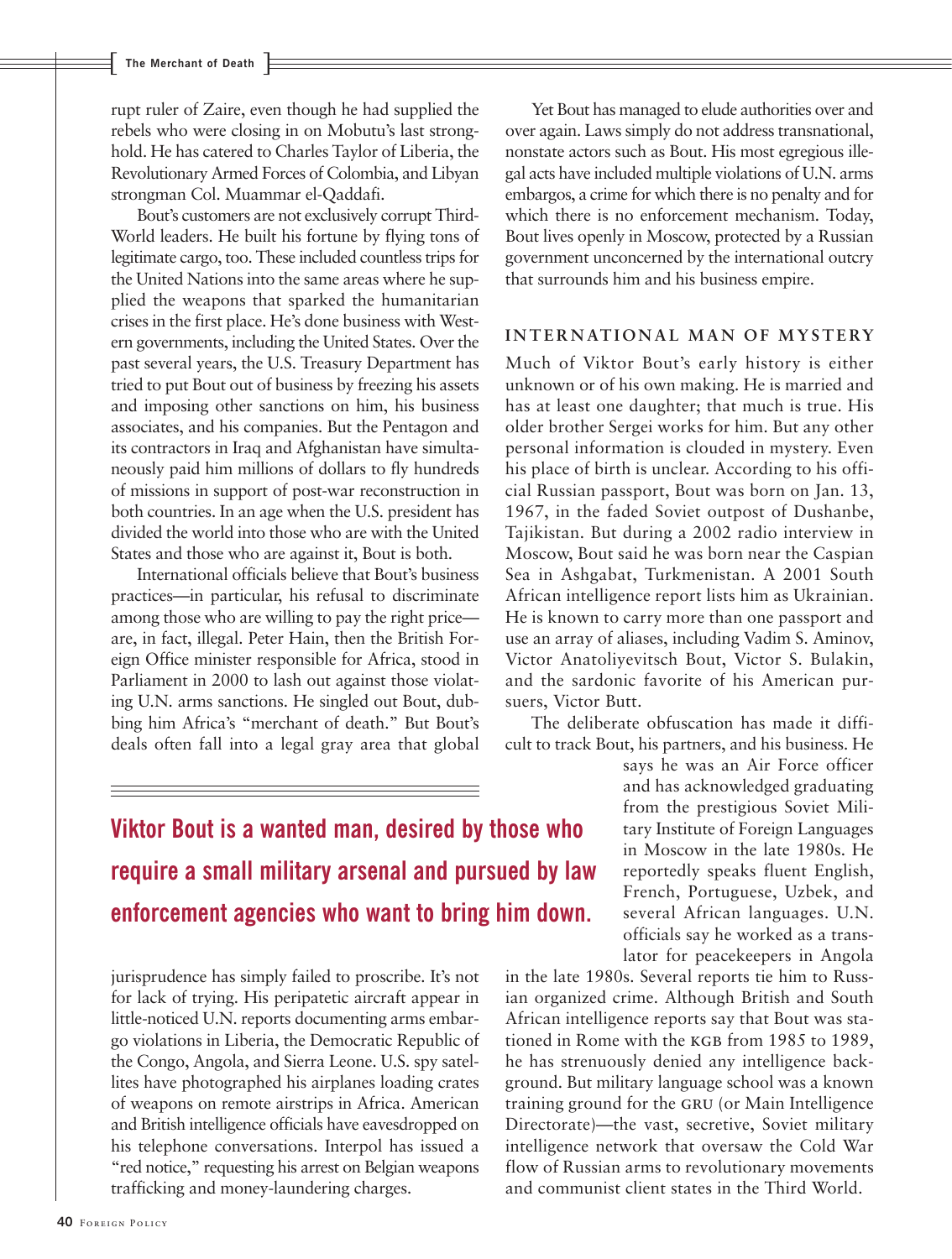

**Up in arms: One of the only known photographs of Viktor Bout, left, was taken with a zoom lens in central Africa.**

Whether or not he was a secret agent, by the time the Cold War ended, Bout had struck out on his own and was ready to salvage the remaining scraps of the Soviet empire. The entire Soviet Air Force was on life support, as money for maintenance and fuel evaporated. Thousands of pilots and crew members were suddenly unemployed. Hundreds of lumbering old Antonov and Ilyushin cargo planes sat abandoned at airports and military bases from St. Petersburg to Vladivostok, their tires frayed and their worn frames patched with sheet metal and duct tape.

Moving quickly, Bout acquired cargo planes destined for the junkyard. By his own account, Bout, then 25, bought his first trio of old Antonovs for \$120,000, hiring crews to fly cargo on a maiden flight to Denmark, then on longer-distance routes to Africa and the Middle East. But his business and financial associates tell a different version. "The GRU gave him three airplanes to start the business," said one European associate who knew Bout in Russia and worked with him in Africa. "He had finished language school, but he had learned to fly. The planes, countless numbers of them, were sitting there doing nothing. They decided, let's make this commercial. They gave Viktor the aircraft and in exchange collected a part of the charter money."

Bout's initial stock in trade was the supply of guns and ammunition abandoned in arsenals around the former Soviet bloc. Many had airstrips built inside their compounds, making loading easy. Guards were often unpaid and their commanders were willing to sell the weapons for a fraction of the market value. This availability of weapons was married to an instant clientele of former Soviet clients, unstable governments, dictators, warlords, and guerilla armies clamoring for steady supplies across Africa, Asia, and Latin America. "He had a logistics network, the best in the world," says Lee S. Wolosky, a former staff member at the National Security Council (nsc) who led the United States' interagency efforts to track Bout in the late 1990s. "There are a lot of people who can deliver arms to Africa or Afghanistan, but you can count on one hand those who can deliver major weapons systems rapidly. Viktor Bout is at the top of that list."

By the late 1990s, Bout had perfected his modus operandi—the ability to move his aircraft ahead of government efforts to ground them. To obtain permission to fly internationally, an aircraft must be registered in a country where its maintenance records and airworthiness are certified. Each country in the world has a series of call letters assigned to it, so the country of origin of any aircraft should be immediately identifiable by matching call letters on a plane's tail. By repeatedly registering planes in different countries, Bout's aircraft were able to avoid local aviation rules, inspections, and oversight. According to a December 2000 U.N. investigation, Bout often registered his planes in Liberia, a nation that had sold its aircraft registry to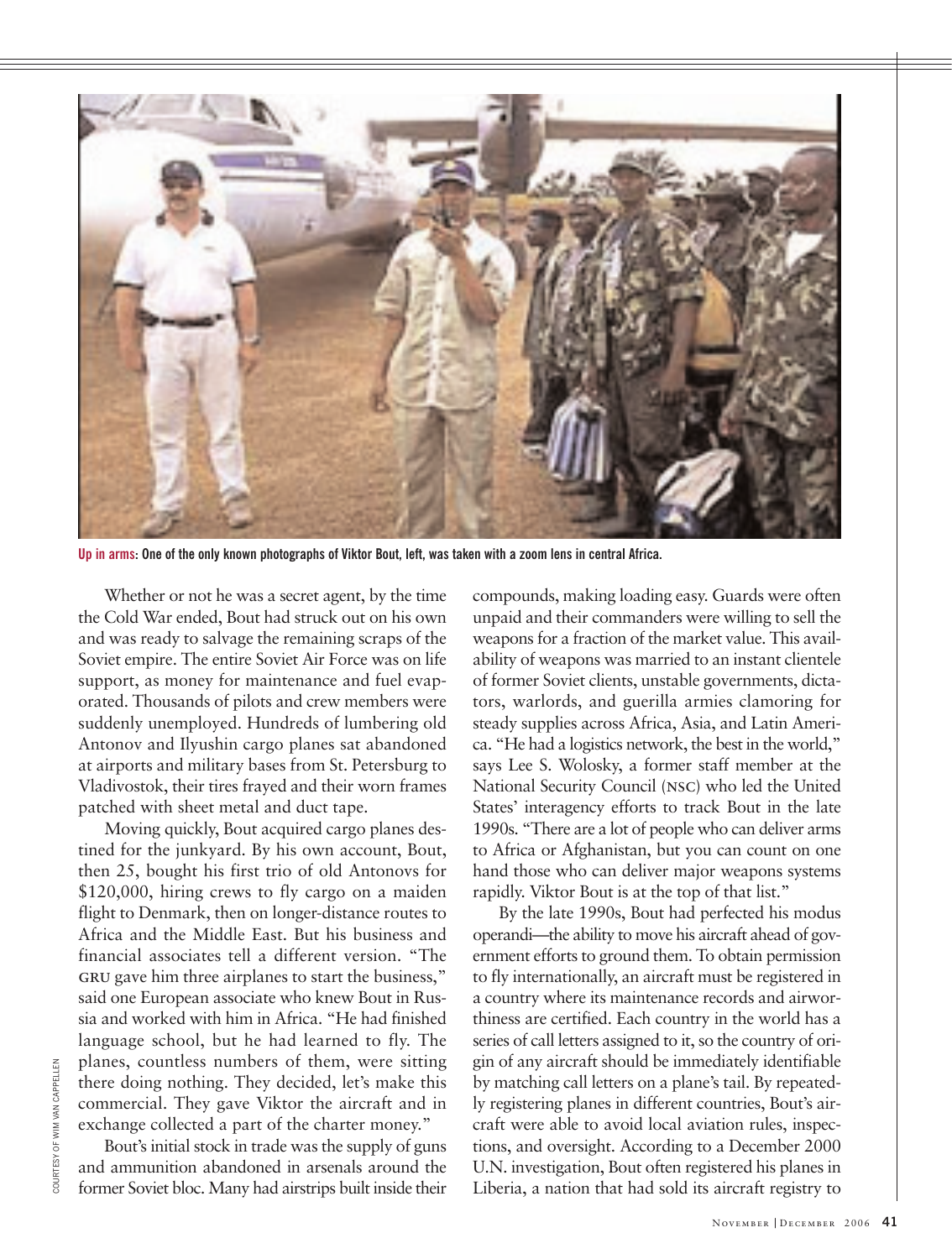business associates who helped Bout set up the aviation and holding companies he used for arms trafficking. Run from Kent, England, the Liberian "Aircraft Registration Bureau" offered a full range of services, without anyone ever inspecting the aircraft. This included the "creation of a company name; air operators certificate (no restrictions); full aircraft/company documentation; ferry permits and crew validations," the U.N. report noted. That same group controlled the registry of Equatorial Guinea, so when international pressure mounted on Liberia to decertify Bout's aircraft, he simply reregistered them, a process that took only a few hours through a series of phone and computer transactions.

Although Bout's aircraft were registered and reregistered in far-flung corners of the world, they almost all operated out of Sharjah, a small desert sheikdom in the United Arab Emirates (UAE) that serves as a central base for flights to and from the former Soviet bloc, the Middle East, Central Asia, and Africa. There, Bout continued to muddle his company structures. The aircraft registered in Equatorial Guinea operated under the name Air Cess, and those registered in the Central African Republic flew for Central African Airlines. Although the two airlines had different addresses, they had the same Sharjah phone numbers.

Bout's first known weapons flights were to Afghanistan's Northern Alliance in 1992. Three years later, a MiG fighter jet, flown by the Taliban, intercepted a hulking freighter leased by Bout for delivery of several million rounds of ammunition to the government in Kabul. Taliban soldiers seized the aircraft's cargo and imprisoned its crew. Bout negotiated with the mullahs for months. Finally, after a year, the crew pulled off what appeared to be a miraculous escape, outwitting their captors by flying the Ilyushin out of Kandahar. But skeptical Western intelligence officials and Bout's rivals later suggested the crew's release was tied to Bout's secret work for the mullahs. After all, in 1995, Sharjah had established a free trade zone that soon became known for its lax oversight and close ties to Islamist radicals. Because the UAE was one of only three countries (along with Pakistan and Saudi Arabia) to recognize the Taliban government in Afghanistan, Sharjah became the main shopping center for the regime, where it was able to purchase everything from weapons and satellite telephones to refrigerators and generators.

Soon a covert business relationship was established between the Taliban and Bout's network. Bout's avionics and maintenance crews serviced planes flown

### **Express Delivery**

**POULTRY:** Not all of Bout's shipments were illicit. Sometimes he even transported frozen chickens.

**ROCKETS AND TANKS:** 

Bout's planes carried tanks and missiles to several countries in Africa, including Angola, the Democratic Republic of the Congo, and Liberia.

by Ariana Afghan Airways, the national carrier then controlled by the mullahs. Starting in 1998, according to aircraft registration documents found in Kabul by Afghan officials, Bout's operation and allied air firms based in Sharjah sold the Taliban military a fleet of cargo planes that was used to haul tons of arms and material into Afghanistan. U.S. officials concluded that the planes also ferried militant operatives, narcotics, and cash. It was a lucrative venture. Western officials estimate the Taliban paid Bout more than \$50 million during the years it ruled Afghanistan.

#### **BOMBS AND RICE**

While developing his ties with the Taliban, Bout was also perfecting his sanctions-busting business to the south. Throughout the 1990s, his aging fleet was

OBOL BTDC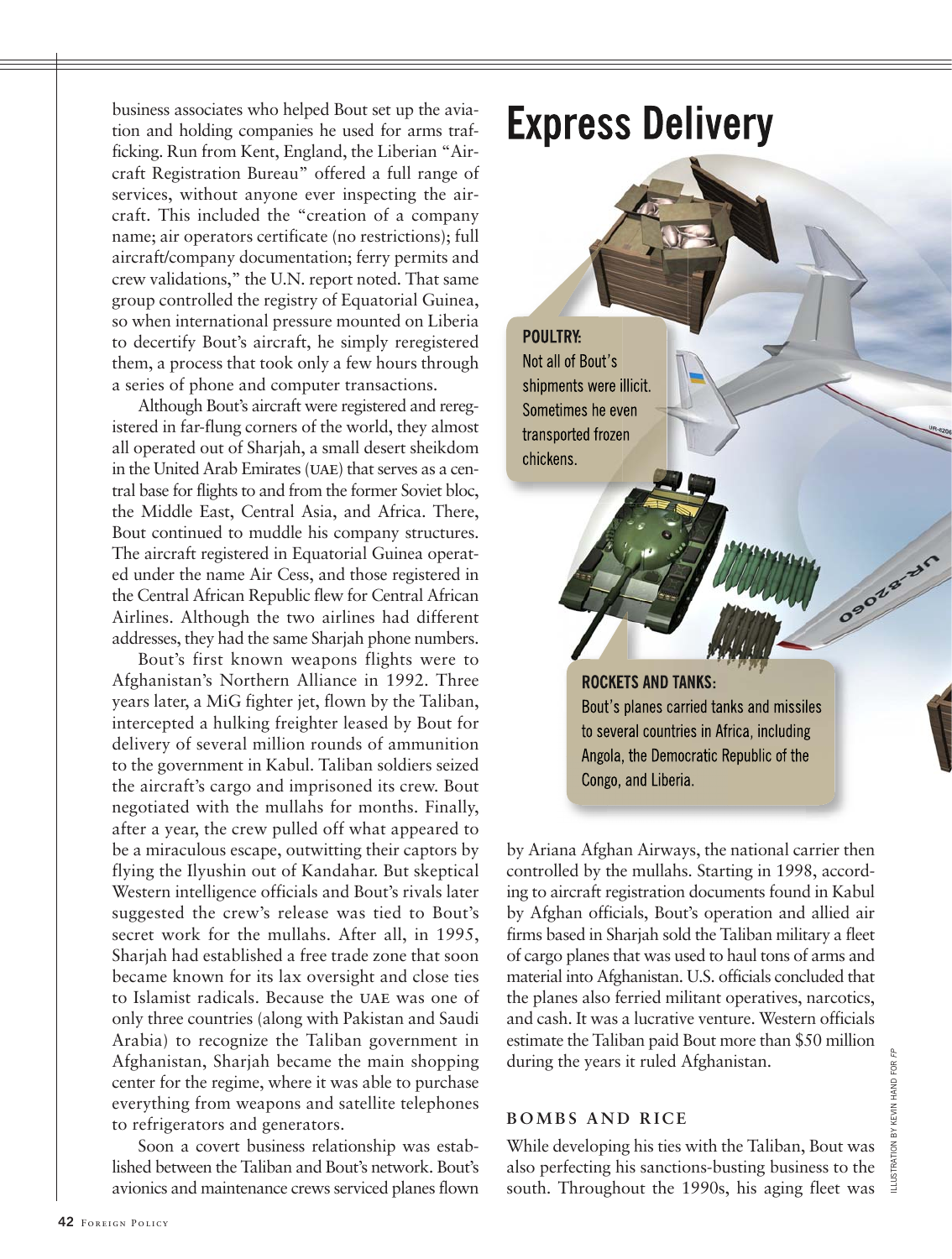**INTERNATIONAL AID:** Bout isn't heartless. He delivered disaster relief to those devastated by the 2004 tsunami.

#### **FLOWERS:**

Legitimate cargo has included gladiolas bought in South Africa for \$2 and resold in the United Arab Emirates for \$100. **GUNS:** 

**Bout's network** dropped thousands of AK-47s in war zones including Afghanistan and Iraq.

crisscrossing Africa with weapons for all sides of some of the continent's most gruesome conflicts. "[There was] Sierra Leone and Liberia, a real bleedout across West Africa," recalls Gayle Smith, who was senior director for African Affairs at the nsc at the time. "The Congo and Angola were still unresolved. And Sudan was heating up. Any one of these conflicts would have been all-consuming by itself. But they were happening all at once, and Bout was a common denominator."

U.N. investigators uncovered a small slice of his activities in Angola. From July 1997 to October 1998, Bout's airplanes flew 37 flights from Burgas, Bulgaria, to Lomé, Togo, with weapons destined for the UNITA rebels in Angola. The cargo included 20,000 82-mm mortar bombs, 6,300 antitank rockets, 790 AK-47s, 1,000 rocket launchers, and 15 million rounds of ammunition. The total value of the shipments was estimated at \$14 million.

Bout's real money came when he realized he could fly lucrative commercial cargo on the flights back from the weapons deliveries. His most profitable enterprise was flying gladiolas purchased for \$2 in Johannesburg and resold for \$100 in Dubai.

Ever on the lookout for a good business opportunity, Bout even took part in humanitarian operations. In 1993, he flew Belgian peacekeepers to Somalia as part of "Operation Restore Hope," using TransAvia Export Cargo Company, one of his first ventures. A year later, his aircraft flew 2,500 French troops into Rwanda to help slow the ethnic slaughter there. In 2000, he transported hostage negotiators to the Philippines, where European tourists were being held by the terrorist group Abu Sayyaf. He also frequently carried relief supplies from the World Food Programme to impoverished areas in Africa. And in the wake of the massive Indian Ocean tsunami of 2004, his planes delivered humanitarian goods and services to Sri Lanka.

#### **THE HUNT FOR VIKTOR BOUT**

Ironically, it was Bout's humanitarian flights delivering European aid that eventually led authorities to his illicit activities. Bout decided to expand his network northward in 1995, setting up several airfreight operations in Ostend, Belgium, where Belgian intelligence began investigating him for possible gunrunning. Meanwhile, the CIA was picking up the first reports of his activities in the Great Lakes region of East Africa.

And British intelligence officials in Sierra Leone, worried about how their growing peacekeeping force there would contend with the country's steady weapons flow, quietly set their sights on him, too. "The difference between Bout and the others was that Bout was an integrated operation," says Johan Peleman, a Belgian researcher who was hired by the United Nations to help investigate Bout. "He can source the arms, he organizes the transport, and he can source the financing." His genius was his ability to provide a door-to-door operation from the arsenal to the buyer.

By the late 1990s, Bout had emerged as the personification of the new transnational threat—a highly mobile global enabler, skilled at leveraging his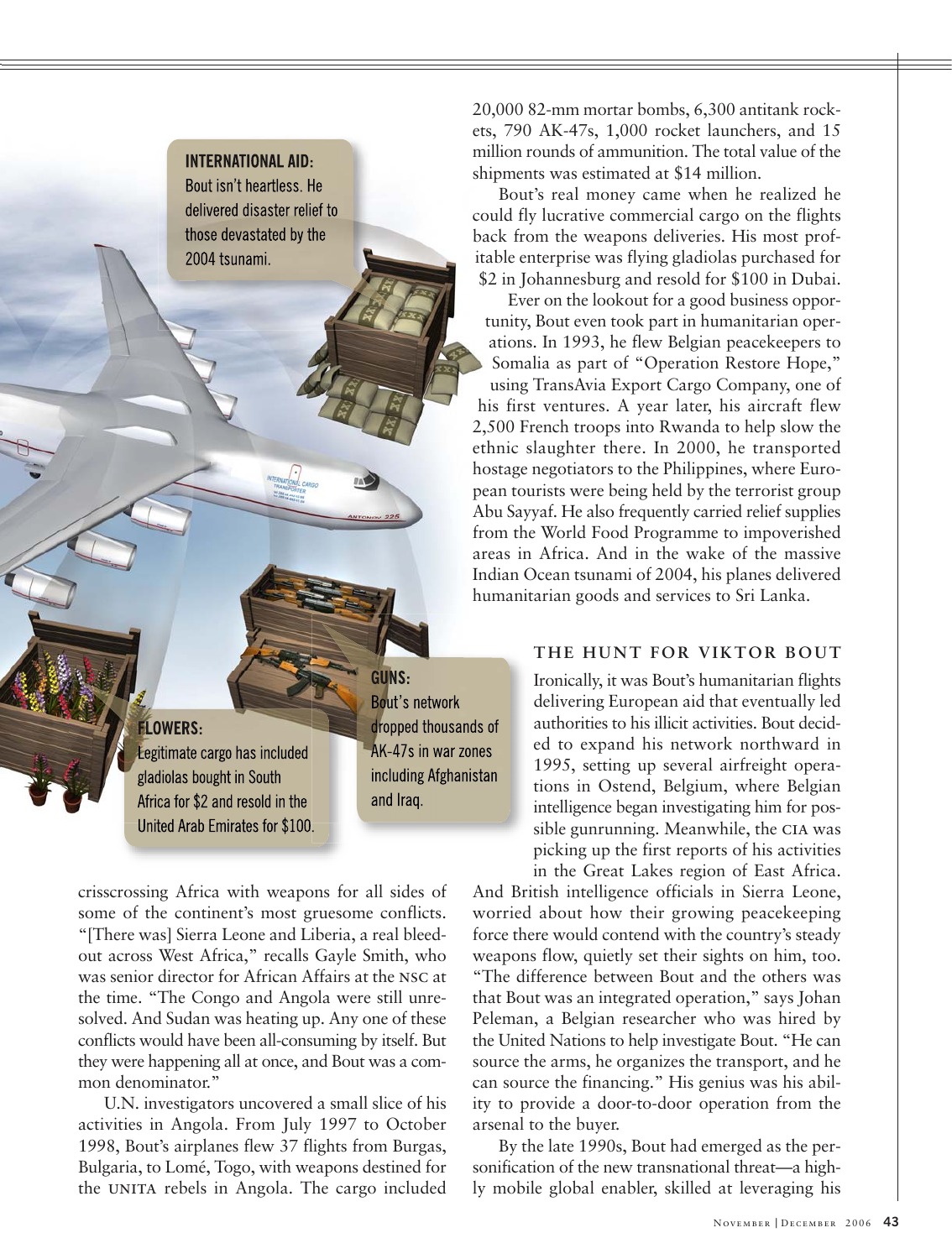assets and loyal to no country, deftly operating in several continents and shrugging off international standards. The U.S. government, in particular, grew frustrated by the limitations of international law. After all, domestic laws could not extend to Bout's foreign arms deliveries. To apply pressure, U.S. officials turned to South Africa, where some of Bout's planes had been based, and to Belgium, where police had targeted his companies as part of a wide-ranging money-laundering investigation. But despite high-level requests, South African officials declined to prosecute Bout due to lack of evidence, and the Belgians and Americans failed to find common ground on how to build a case.

Finally, in February 2002, the Belgian government issued an international arrest warrant for Bout, charging him with laundering \$325 million between 1994 and 2001. But by then, Bout was safe in Moscow. Asked if Bout was in the country when the arrest warrant was issued, the Russian foreign ministry said

**Bout has said that he did not know—nor did he have any obligation to know—the contents of the long, green crates he ferried into war zones.** 

no, even though Bout was giving live radio interviews from studios in downtown Moscow. The next day, officials grudgingly acknowledged he might be in Russia but said they had seen no evidence that he had committed any crime, and therefore could not act.

#### **FLYING UNDER THE RADAR**

Any momentum to scuttle Bout's business empire quickly fizzled in the wake of the 9/11 terrorist attacks. The Bush administration was almost immediately preoccupied by its invasion of Afghanistan and its wider war on terror. In April 2003, soon after the United States invaded Iraq, American officials began laying the groundwork for a massive commercial airlift. The U.S. military and the thousands of private contractors hired to restore Iraq's shattered infrastructure needed supplies for their mission. By the summer, Antonovs were roaring into Baghdad's cratered airport, ferrying everything from tents and video players to armored cars and refurbished Kalashnikovs.

**44** Foreign Policy

But to their embarrassment, U.S. officials later learned that many of the Russian planes were operated by companies and crews working for Viktor Bout. His planes were flying Federal Express shipments for the U.S. Air Force, tents for the U.S. Army, and oil field equipment and personnel for KBR, a Halliburton subsidiary. In the months that followed, Bout's flagship firm flew hundreds of sorties in and out of Baghdad, earning millions of dollars from U.S. taxpayers.

How Bout's empire forged its secret U.S. contacts is unclear. But, as U.S. intelligence and military officials believe, the reason may be as simple as Bout having the foresight to position his aircraft in the region. He was able to make his services available in the massive confusion that surrounded the supply operation, when no one had time to check the credentials of the many air operations vying for contracts.

As Bout's contracts became public, and the possible legal implications of continuing to deal with

> him were explained by the U.S. Treasury Department, the military lurched toward a response. Air Force officials reacted quickly, revoking the fuel allowance and persuading Federal Express to sever its contract. But the U.S. Army and other defense agencies insisted they had no responsibility to scrutinize second-tier subcontractors. Bout's flights for KBR

continued well into late 2005, and even expanded to include flights into Bagram Airfield in Afghanistan. Several well-known Bout firms were finally banned from Iraq early this year by military officials. But Bout was suspected of shifting his operations to new firms, and U.S. officials fear that those companies may try to land lucrative U.S. contracts again.

On April 26, 2005, then Assistant Treasury Secretary for Terrorist Financing Juan Zarate announced new U.S. economic sanctions against 30 companies in Bout's financial orbit. Although Bout was not designated as a terrorist himself, Zarate noted that he had profited from supplying the Taliban with military equipment when it ruled Afghanistan—a relationship that connected Bout, at least indirectly, to Osama bin Laden and al Qaeda. Therefore, U.S. entities were now banned from doing business with any of Bout's companies, even indirectly. Eight months later, the U.S. list was adopted by the full U.N. Security Council's Liberia committee—a move not impeded by the Russian delegation. In theory, the international sanctions should have put an end to Bout's trafficking.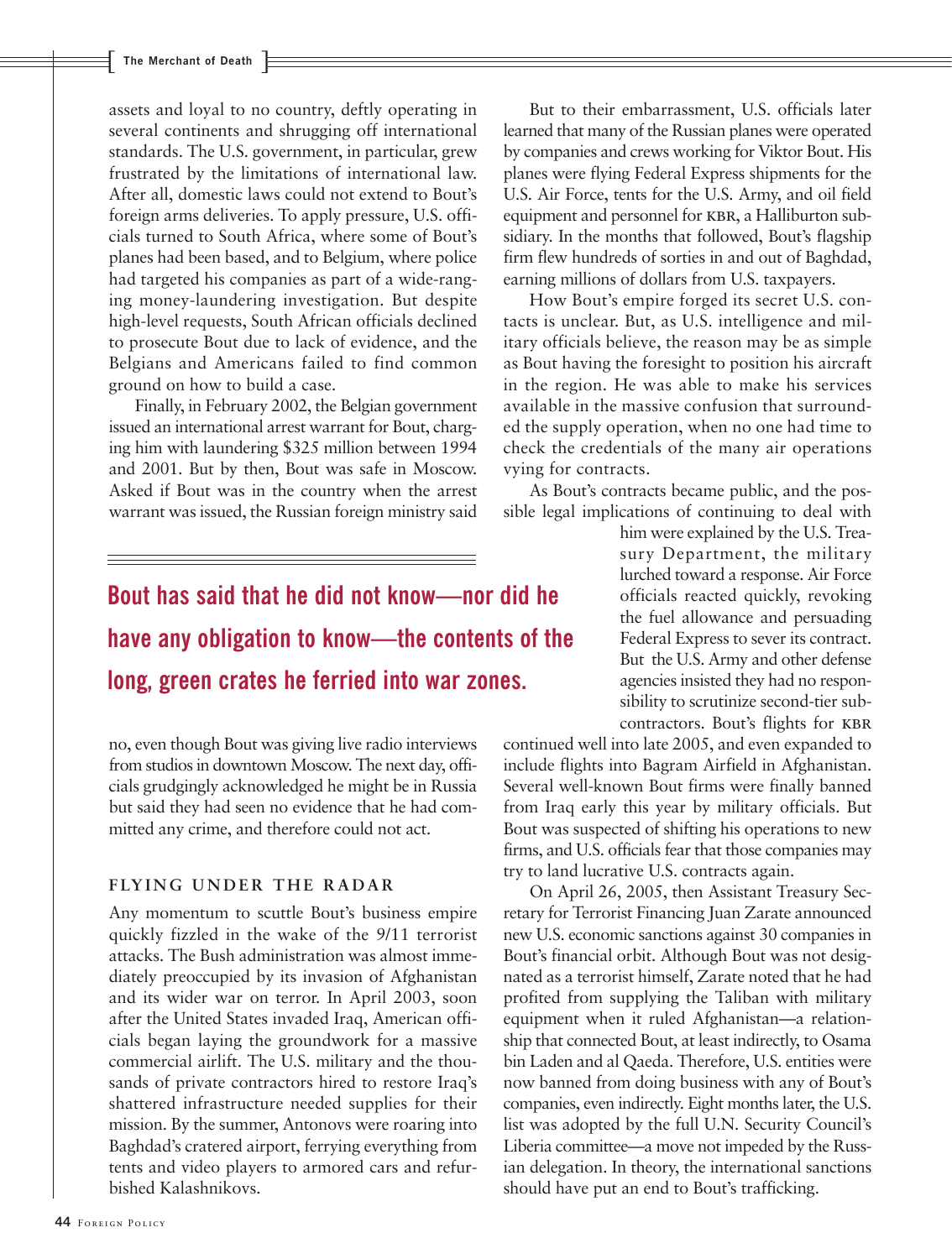Yet investigators have discovered several newly formed Bout enterprises operating aircraft that are still registered to Air Cess and other companies. Human rights monitors have heard that his planes flew into the northern part of the Democratic Republic of the Congo this year. And in January, one of Bout's carriers, Irbis Air Company, bid on a contract with Halliburton in Iraq. Despite the UAE's assurances that it has grounded his fleet, Bout often exploits the fact that U.S. military air controllers on duty in Sharjah, who control traffic into Iraq, rotate jobs every six months. His businesses—including new shell companies registered in Moldova and elsewhere in Eastern Europe—apply for contracts before the new person has time to find out who is designated or what to watch for. "It is a constant

What would the global flow of weapons look like without Viktor Bout? Dozens of traffickers wait in the wings.

## **Arms Around the World**

If Viktor Bout's empire were put out of business, the flow of<br>weapons to the world's trouble spots would not grind to a halt.<br>But it is unlikely that a similar network—a large, vertically<br>attuatured argonization cannot be f Viktor Bout's empire were put out of business, the flow of weapons to the world's trouble spots would not grind to a halt. structured organization capable of door-to-door delivery of advanced weapons and hardware—would emerge in its place.

Instead, the world of arms trafficking would return to the way it was during the Cold War. No single weapons broker could offer the full range of services that Bout does. There are several reasons why. For starters, the world is more aware of transnational threats today, and a new Bout would likely be spotted and stopped earlier in his career. Although Russia is still awash in weapons and aircrafts, it is no longer the Wild West it was when Bout staked his claim in the early 1990s. Many areas of Africa are now so saturated with weapons (many of which were provided by Bout) that their value has dropped markedly. For example, the price of an AK-47 in the Niger Delta region has dropped from \$250 to \$75 in the past 18 months.

Future operators will likely have to create business models with more middlemen and fewer profits. The more steps there are between acquiring weapons and transporting them, the more opportunities there are for law enforcement or intelligence agen-

cies to break up international weapons cartels. If the profitability of the weapons trade diminishes—in part because of the success of traffickers such as Bout in meeting the market demand—transporting weapons will be just one of several portfolios for illicit air merchants.

Like Bout, future gunrunners will probably have to rely on both legal and illegal cargoes. There is a severe airlift capacity deficit across the world, making ownership of aircraft as valuable as the weapons they carry. That means legitimate business should be economically viable and more competitive with illegal cargoes, though it will not do away with illicit transport networks. The transportation of valuable commodities such as diamonds, coltan, and timber will likely remain lucrative. Nowhere will that prove more true than in Africa, where corruption is endemic, the need to skirt the law for

personal profit remains high, and the viability of truly legitimate operations is precarious.

That is not to say the weapons business will disappear; there are already people positioned to keep the arms pipeline moving. The leading arms smugglers of the future are likely to include some of Bout's former business partners. One such person is Saniivan Ruprah, who allegedly helped Bout broker several major weapons deals for Liberia's former dictator Charles Taylor and arms for Sierra Leone's Revolutionary United Front. The 40-year-old Kenyan national is on the United Nations' asset freeze list and travel ban for those deals. He was arrested twice (once in Belgium in February 2002 and then in Italy that August), but he skipped bail both times. Ruprah is currently at large (and back in business) in Africa.

He is only one of the many arms traffickers who would try to pick up where Bout left off. Dozens more are waiting in the wings. But none will have the clout or reach of Viktor Bout. "On their best days, [other arms dealers] couldn't influence a war either way. They were peanuts," says one U.S. official who asked not to be identified because of ongoing investigations of Bout. "Bout could make or break a country." It may be some time before we see the likes of him again. —*DF*



**Shell game: If Bout were gone, other traffickers would pick up the pieces.**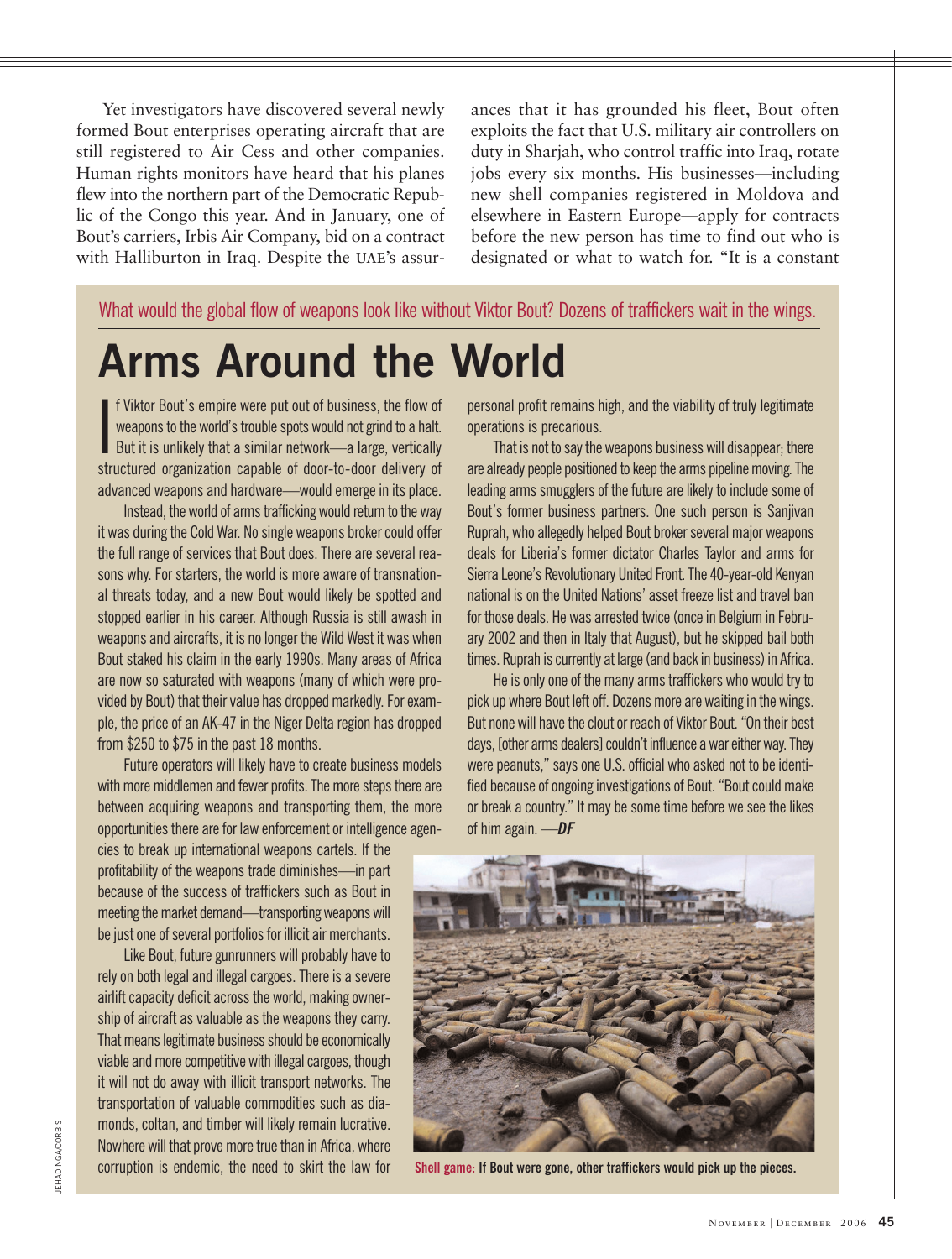fight, because the military wants to fly stuff and the new people are under pressure, and tracking aircraft ownership is, frankly, not a priority," said a U.S. official involved in the Bout hunt.

Conceding their difficult straits, U.S. officials admit that there is no clear evidence that Bout's air fleet has been diminished or his activities slackened as a result of the sanctions. "You never can say with

In the meantime, Bout lives in a luxury apartment complex in Moscow, where he is occasionally spotted eating out at fancy sushi bars. Richard Chichakli, Bout's American business partner, also moved to Russia, using frequent flier miles to buy a ticket out of Texas after his assets were frozen in April 2005 by U.S. officials, who suspected he was running some of Bout's businesses from the United States. In



**A force for good and evil: Relief supplies for tsunami survivors are loaded onto one of Bout's planes in Pakistan.**

100 percent certainty that he is gone," says Zarate—who is now President George W. Bush's chief counterterror deputy at the nsc. "He is very, very good at doing his business." The Europeans find it equally hard. "He doesn't go away. He just keeps changing his aircraft and registrations, hoping that he will outlast the interest in following him," says a European military intelligence source. "So far, he is right."

#### **THE SIEVE OF GLOBALIZATION**

Today, international efforts to pursue Bout have largely been abandoned. The CIA no longer has personnel specifically tasked with following his activities. The Belgian money-laundering investigation has stalled over internal feuding and lack of government interest. Only the British maintain an active intelligence effort to track him, and even that effort is greatly reduced.

theory, neither of them is allowed to go abroad because of a U.N. travel ban. But U.S. officials involved in the Bout hunt say there were credible Bout sightings earlier this year in Beirut. Meanwhile, the Russian government declines to answer any questions about Bout, who reportedly has cultivated close ties with senior military and other government officials in Moscow.

Bout himself has said that he did not know—nor did he have any legal or ethical obligation to know—the contents of the long, green crates he ferried into war zones. Strict economic calculations, not ideology, have been the guiding star of Bout's operations. But what motivates a man to shove such moral implications aside? Is it the quest for wealth? The adrenaline rush of operating in dangerous circumstances? The knowledge that some of the world's most powerful people rely on you? "No one else would deliver the packages," says